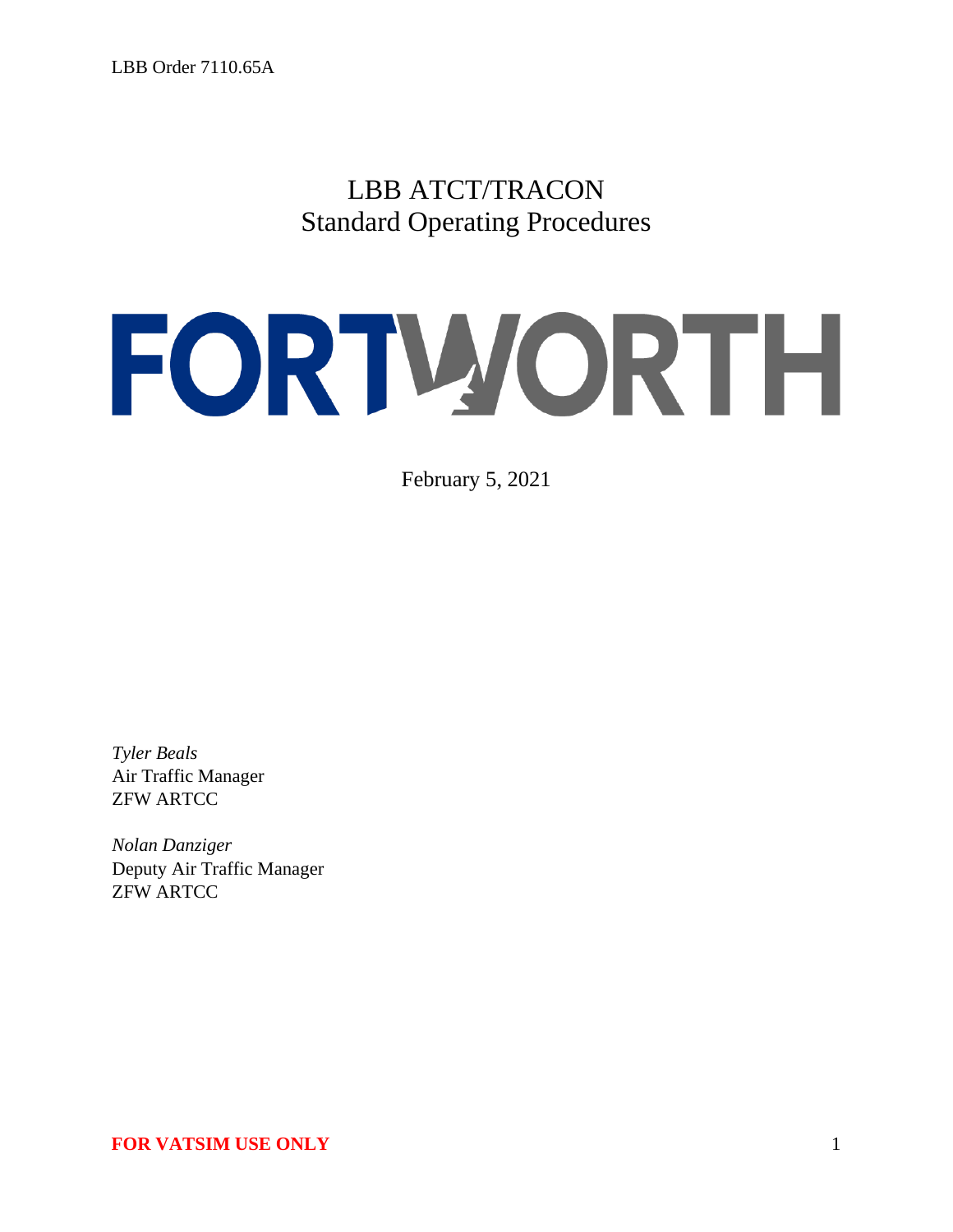LBB Order 7110.65A

Intentionally Left Blank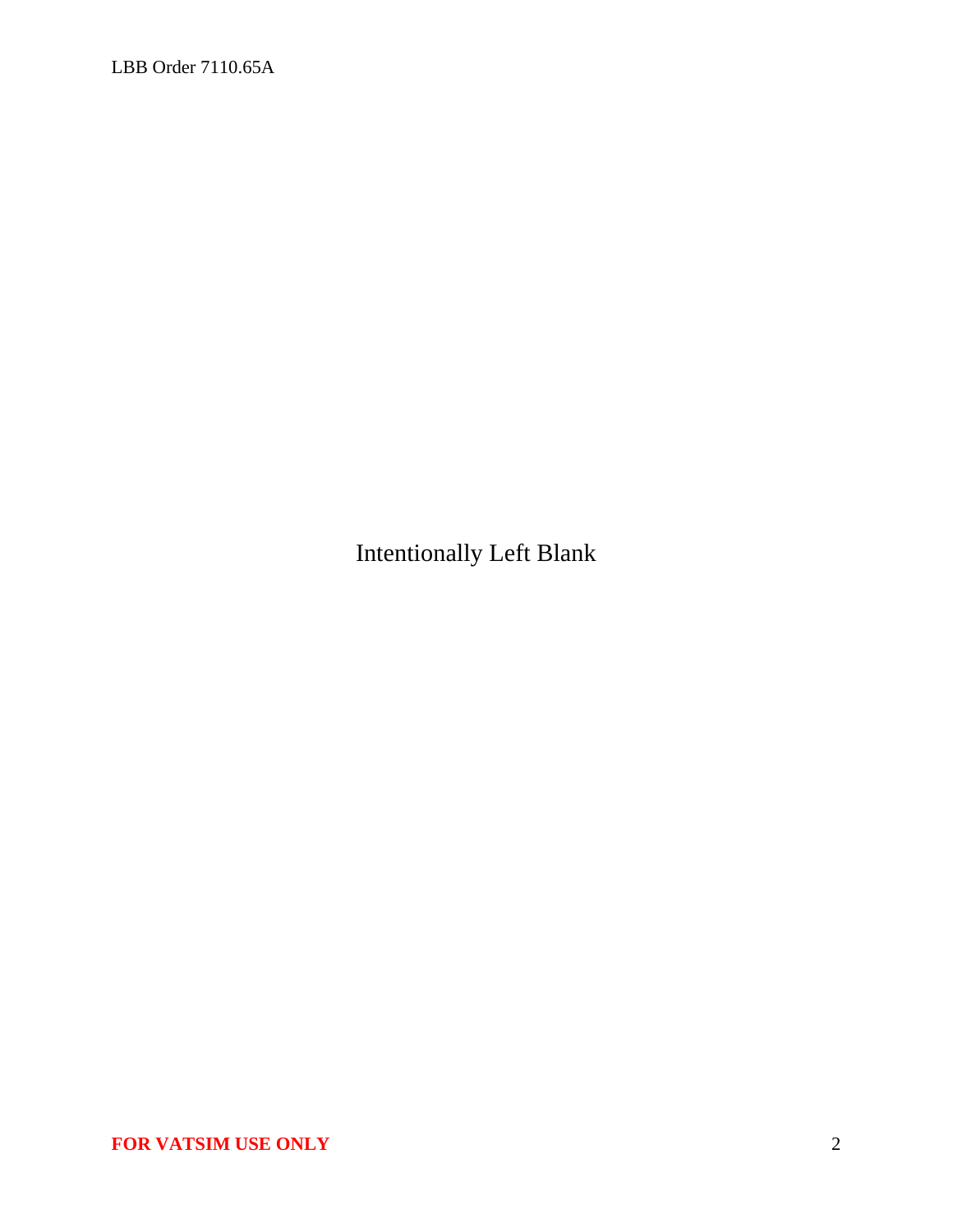## **Table of Contents**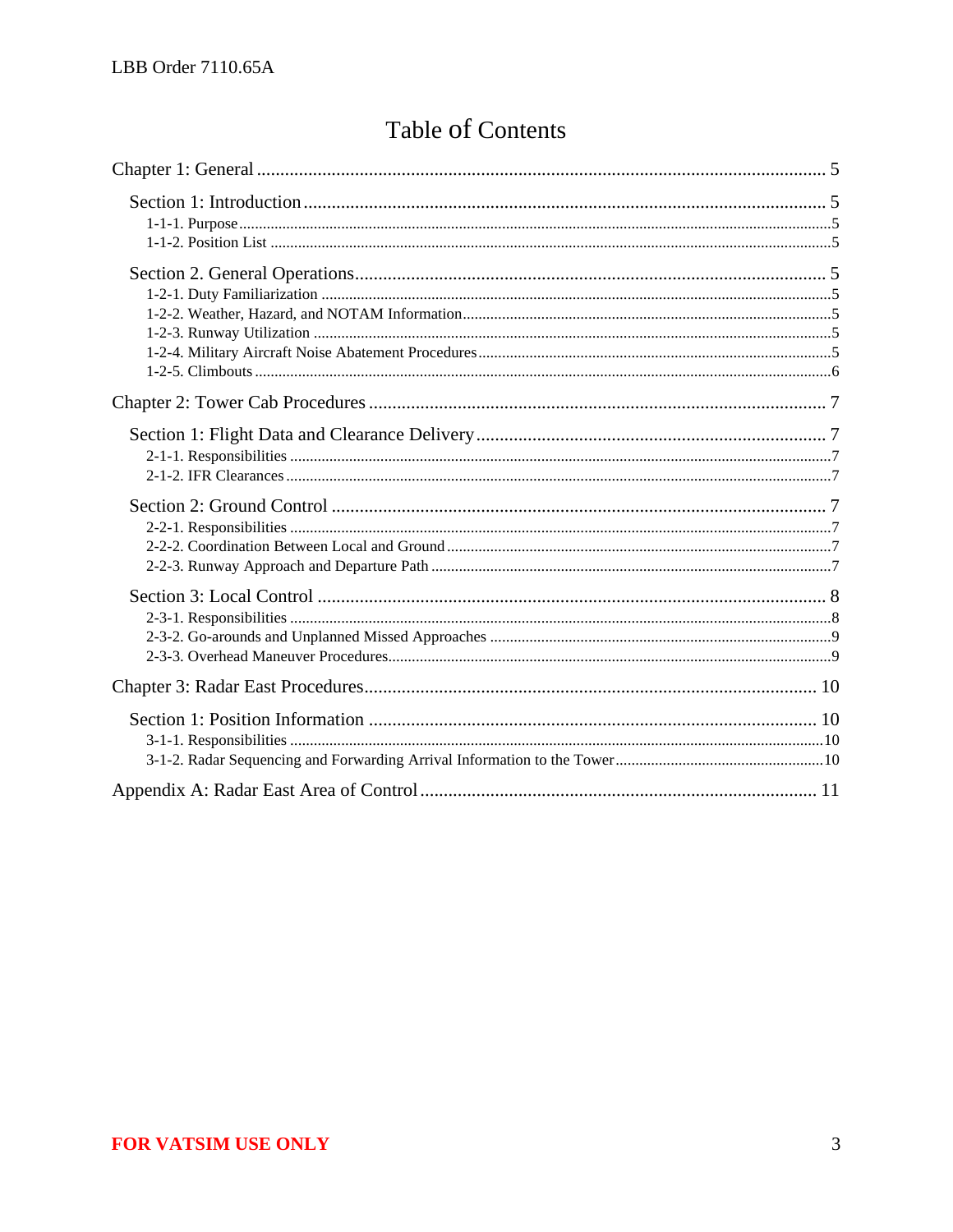# Change Log

| Date | <b>Explanation of Changes</b> | <b>Initials</b> |
|------|-------------------------------|-----------------|
|      |                               |                 |
|      |                               |                 |
|      |                               |                 |
|      |                               |                 |
|      |                               |                 |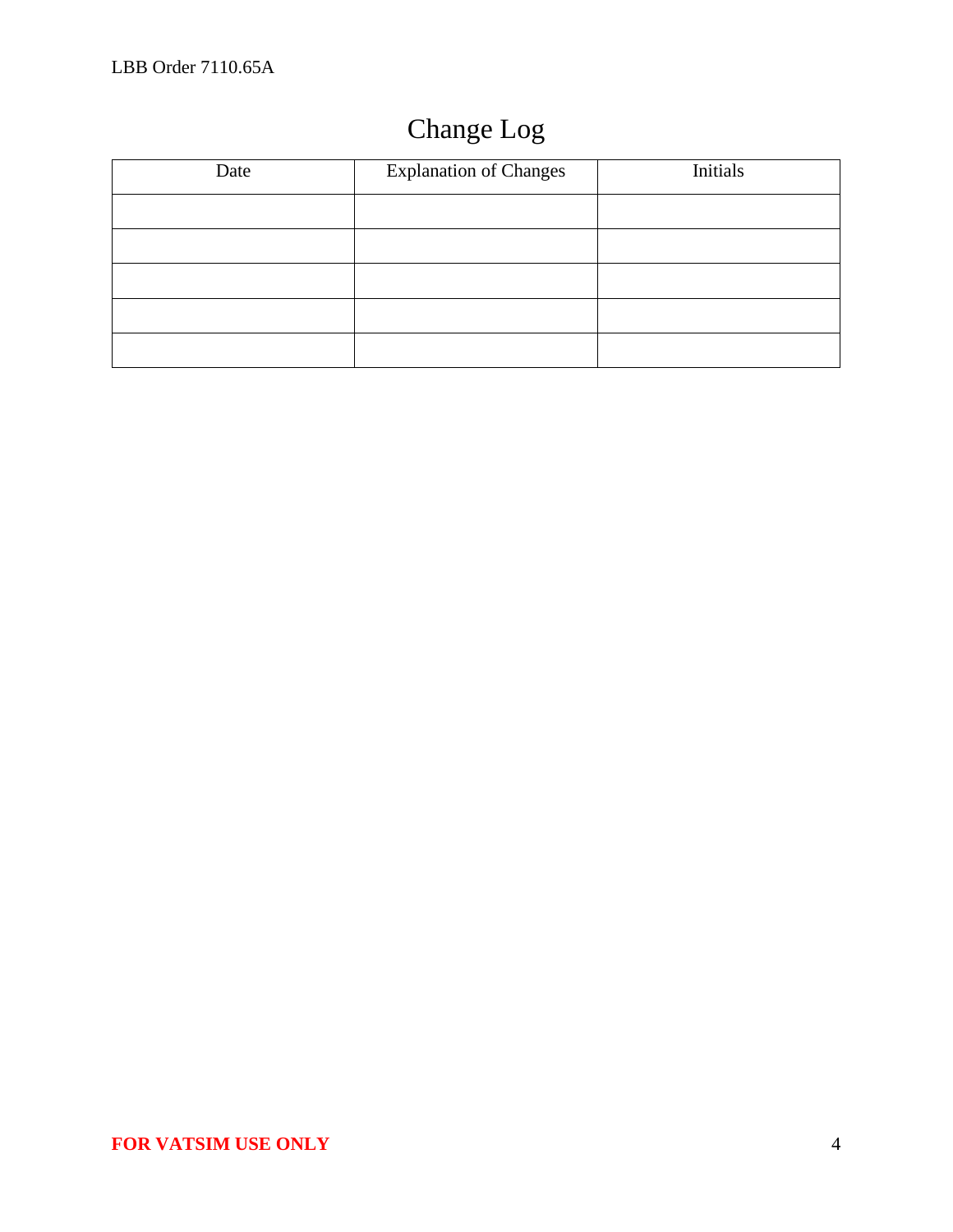## Chapter 1: General Section 1: Introduction

#### <span id="page-4-2"></span><span id="page-4-1"></span><span id="page-4-0"></span>**1-1-1. Purpose**

This handbook supplements all other ZFW, VATUSA, VATSIM, and applicable FAA directives. It prescribes air traffic control services and defines the operational responsibilities for personnel providing air traffic control services in the Lubbock ATCT/TRACON terminal area. All ZFW controllers are required to be familiar with the provisions of this directive and to exercise their best judgment when they encounter situations that are not covered.

#### <span id="page-4-3"></span>**1-1-2. Position List**

| <b>Position Name</b>      | Frequency | Callsign       |
|---------------------------|-----------|----------------|
| <b>Local Control</b>      | 120.500   | <b>LBB TWR</b> |
| <b>Ground Control</b>     | 121.900   | LBB GND        |
| <b>Clearance Delivery</b> | 125.800   | LBB DEL        |
| <b>Radar East</b>         | 119.200   | LBB APP        |

### Section 2. General Operations

#### <span id="page-4-5"></span><span id="page-4-4"></span>**1-2-1. Duty Familiarization**

Before assuming any position, it is the responsibility of the controller to be familiar with the relevant sections of this SOP and any ZFW policies and policy changes.

#### <span id="page-4-6"></span>**1-2-2. Weather, Hazard, and NOTAM Information**

Equipment outages and surface NOTAMs must be advertised on the ATIS, as appropriate. The controller in charge of the ATIS shall ensure that it is kept up to date with the current approaches in use, braking action reports, and runway condition codes. Controllers shall disseminate lowlevel wind shear/microburst information and hazardous weather information on frequency. When Runway Visual Range (RVR) values are in use, controllers shall broadcast RVR with takeoff and landing clearances.

#### <span id="page-4-7"></span>**1-2-3. Runway Utilization**

Local control is responsible to designate a primary runway and approach in use, and if necessary, a secondary runway. The secondary runway must not be opposite direction of the primary runway.

1. Runway 17R must be used as the calm wind runway when the wind is five knots or less.

#### <span id="page-4-8"></span>**1-2-4. Military Aircraft Noise Abatement Procedures**

1. B1 Practice Approaches are authorized between 0800 and 1800 local.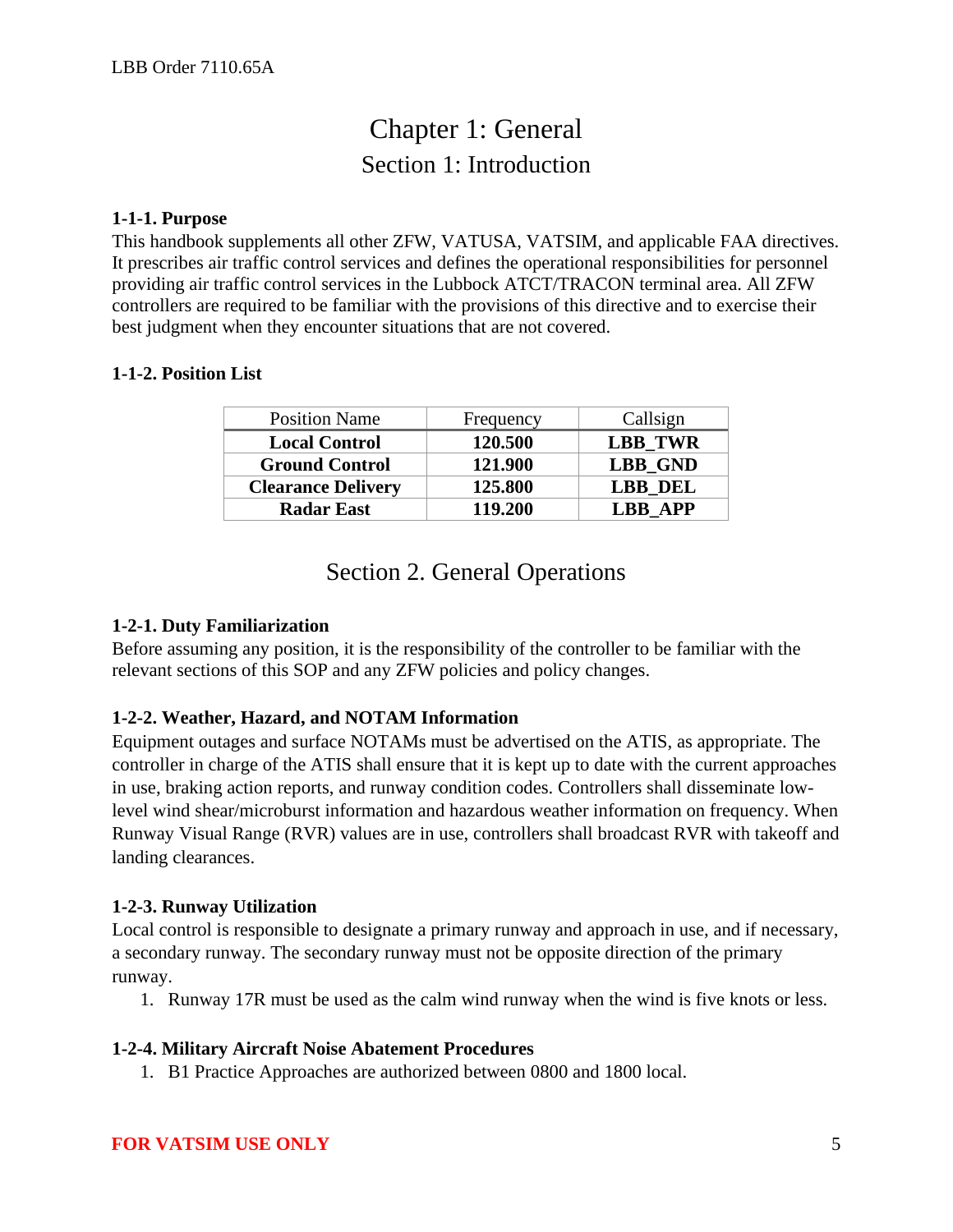- a. Runway 8/26 must be used to the maximum extent possible with pattern traffic remaining on the north side of the airport  $(R26 - right)$  traffic,  $R8 - left$  traffic).
- b. Runway 17R practice approaches must commence left turn prior to the departure end of runway 17R. Right traffic not authorized.
- c. Runway 35L practice approaches must terminate with a restricted low approach at or above 500 feet. Tower traffic pattern not authorized.
- 2. Procedures for Heavy Military Aircraft after 2100 local.
	- a. All runways
		- i. Climbouts to the southeast and/or southwest are not authorized.
		- ii. Operations must not be conducted south of runway 8/26. Aircraft should avoid overflying the country club or the city of Lubbock. Runway 35L operations are not authorized.
	- b. Runway 17R practice approaches must commence climbout prior to the departure end of runway 17R. Climbouts must be to the northwest or northeast.
	- c. Runway 8/26 practice approaches are authorized and may end with a touch and go or low approach. Climbouts must be to the northwest or northeast.
	- d. Circling to Runway 17R and 8/26 is authorized provided all circling instructions keep aircraft on the north side of the airport.

#### <span id="page-5-0"></span>**1-2-5. Climbouts**

- 1. VFR aircraft departing LBB must be issued a climbout. Local or Radar East should assign the following headings: H030, H130, H220, H310, Runway heading
- 2. High performance conducting practice approaches to Runway 17R must begin climbout no later than mid-field.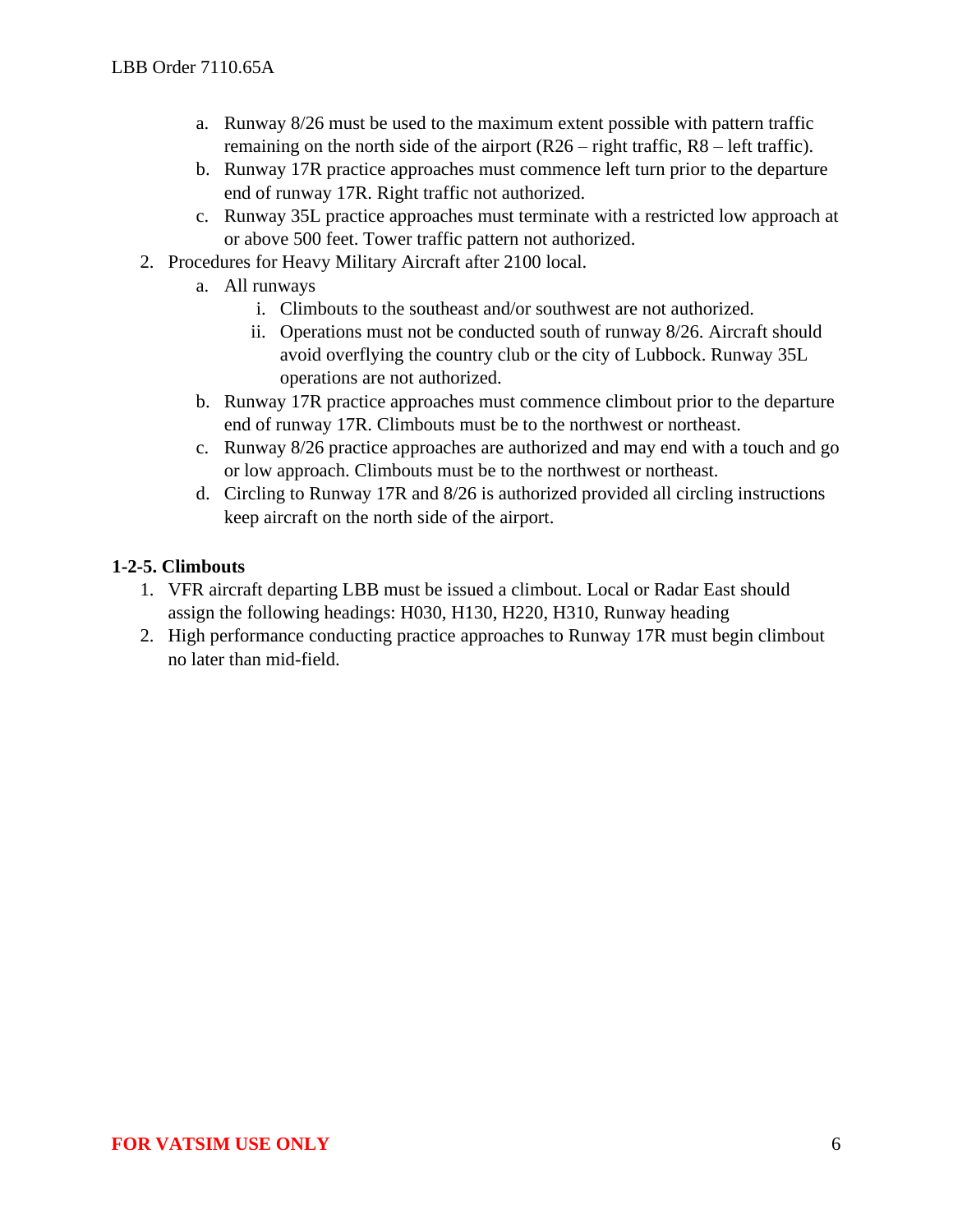## Chapter 2: Tower Cab Procedures Section 1: Flight Data and Clearance Delivery

#### <span id="page-6-2"></span><span id="page-6-1"></span><span id="page-6-0"></span>**2-1-1. Responsibilities**

- 1. Monitor assigned frequencies.
- 2. Enter and prepare flight plan data for local IFR, SVFR, VFR, and VFR OTP flights.
	- a. For VFR aircraft this should include, at minimum: aircraft type, whether flight following was requested or not, and direction of flight if no destination was given.
	- b. For local IFR aircraft this should include, at minimum: aircraft type and equipment suffix, and requested altitude.
- 3. Apply gate hold procedures, when in effect.
- 4. Forward NOTAMs to appropriate controllers.
- 5. This position is normally combined to GC.
- 6. Issue IFR, SVFR, and VFR OTP clearances.

#### <span id="page-6-3"></span>**2-1-2. IFR Clearances**

1. Aircraft must be issued the standard climbout of runway heading and 6,000 feet initially and to expect final altitude ten minutes after departure unless otherwise coordinated.

## Section 2: Ground Control

#### <span id="page-6-5"></span><span id="page-6-4"></span>**2-2-1. Responsibilities**

- 1. Monitor assigned frequencies.
- 2. Obtain approval from LC for crossing the primary or secondary runways and advise LC when the crossing is complete.
- 3. GC shall have control of closed runways.
- 4. Obtain approval from LC prior to assigning a runway other than the primary or secondary runways except 17L/35R.
- 5. Maintain positive control over aircraft movements on taxiway M for the Runway 8 approach path and taxiway J for the Runway 17L approach path.
- 6. Control the taxiway lights.

#### <span id="page-6-6"></span>**2-2-2. Coordination Between Local and Ground**

- 1. GC must obtain approval from LC before authorizing aircraft to cross an active runway. This coordination must include the intersection where the operation will occur.
- 2. GC must advise LC when the coordinated runway crossing is complete.

#### <span id="page-6-7"></span>**2-2-3. Runway Approach and Departure Path**

1. When aircraft are departing Runway 26 or arriving Runway 8, aircraft taxiing on taxiway Mike must be given hold short instructions.

#### **PHRASEOLOGY –**

**FOR VATSIM USE ONLY** 7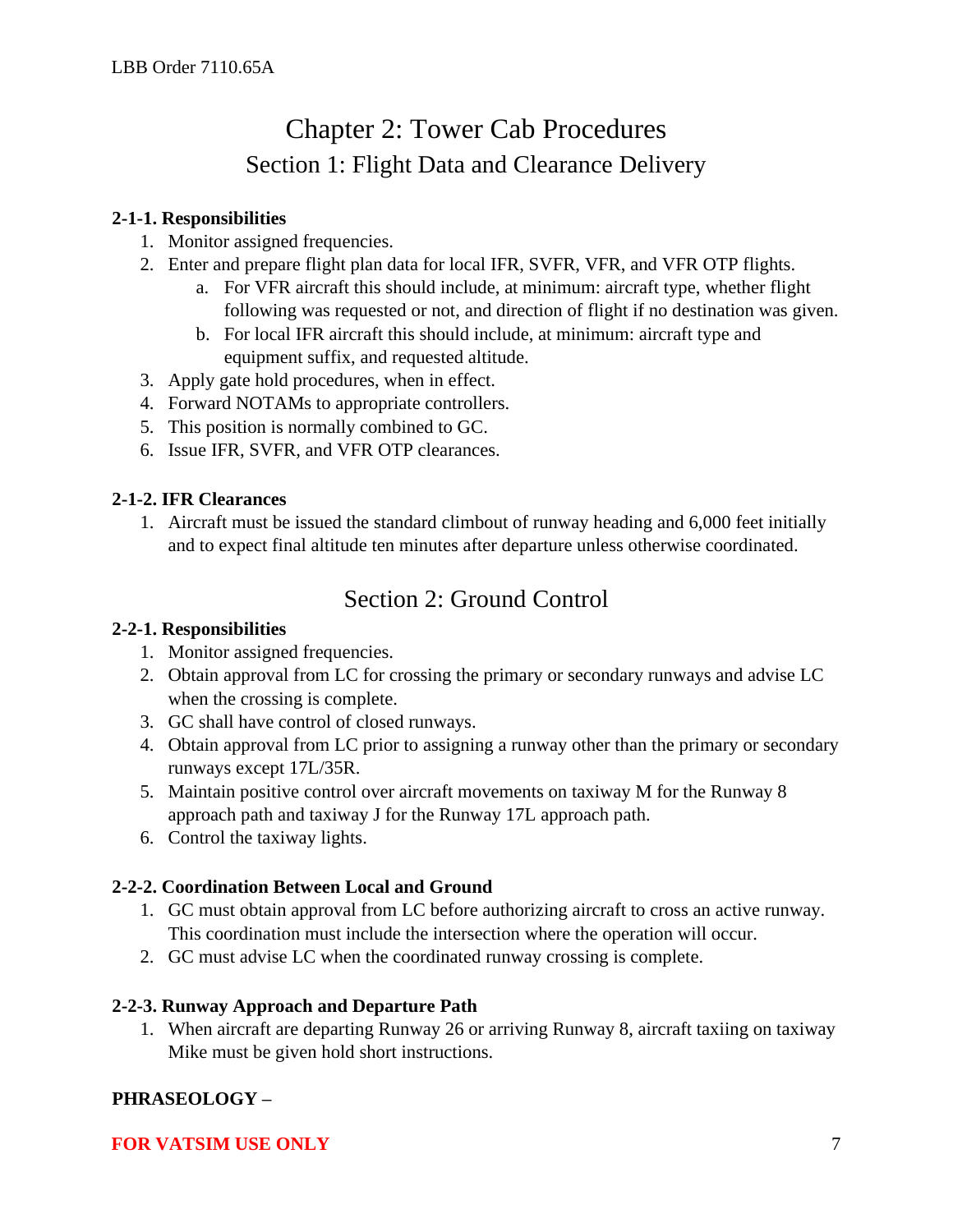#### *HOLD SHORT OF RUNWAY 8 APPROACH*

2. When aircraft are departing Runway 35R or arriving Runway 17L, aircraft taxiing on taxiway Juliet must be given hold short instructions.

#### **PHRASEOLOGY –**

*HOLD SHORT OF RUNWAY 17L APPROACH*

## Section 3: Local Control

#### <span id="page-7-1"></span><span id="page-7-0"></span>**2-3-1. Responsibilities**

The LC area of jurisdiction consists of the primary runway, and if designated, the secondary runway. The primary and secondary runways should normally remain LC's control. The LC area of jurisdiction also includes the Class C surface area, at or below, 5,000 feet MSL within a 5 NM radius. Local Control must:

- 1. Monitor assigned frequencies.
- 2. Employ automatic departure releases for the primary runway. Obtain a departure release for all aircraft departing secondary runways.

#### **PHRASEOLOGY –**

*REQUEST RELEASE, (RUNWAY), (CALLSIGN), (HEADING OR FIX, IF NEEDED)*

- 3. Provide initial separation between:
	- a. Departures.
	- b. Departures and tower pattern traffic.
	- c. Departures and any coordinated traffic.
	- d. Arrivals and tower pattern traffic.
	- e. Departures and Lubbock arrivals within 5 NM of the airport at the time of frequency change.
- 4. Issue takeoff clearances and approved climbout headings, unless otherwise coordinated, to VFR aircraft departing all runways.
- 5. Coordinate with Radar East for any departures assigned other than standard climbout of runway heading and 6,000 feet.
- 6. Issues departures a frequency change to departure.
- 7. Ensure STARS auto acquisition for IFR departures and radar handoff VFR departures.
- 8. Ensure closed traffic maintains an altitude at or below 5,000 MSL and a pattern in which LC can readily accomplish visual separation with other arrivals.
- 9. Not alter the arrival sequence.
- 10. Operate approach lights, runway lights, and rotating beacon as required.
- 11. Quick Look Radar East.
- 12. Provide visual separation between simultaneous arrivals.
- 13. Coordinate with GC prior to using a runway other than the designated runway(s).
- 14. Coordinate with GC when areas on the airport other than runways will be utilized for helicopter operations.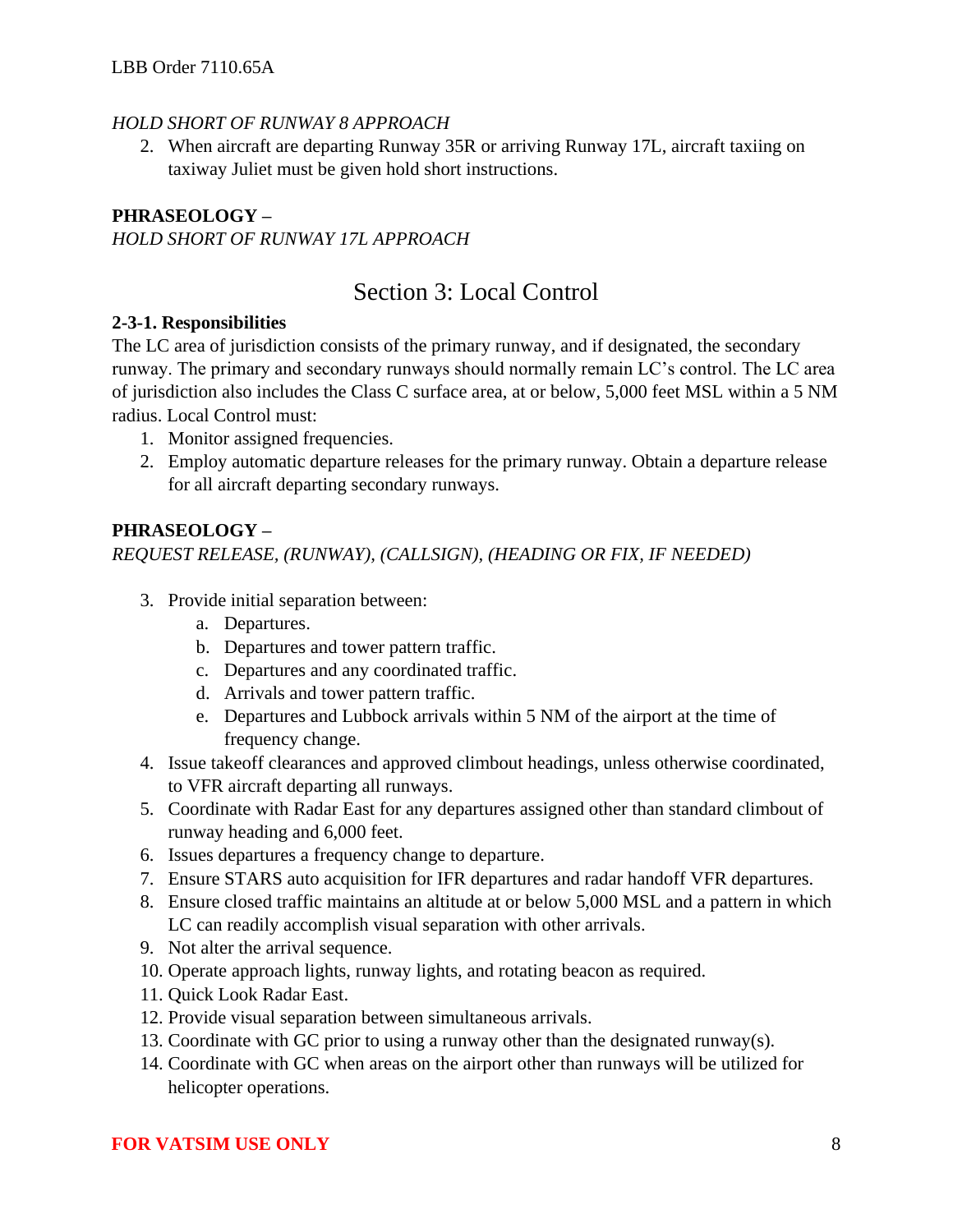15. Coordinate with Radar East when changing and assigned climbout/missed approach instructions.

#### <span id="page-8-0"></span>**2-3-2. Go-arounds and Unplanned Missed Approaches**

- 1. All go-around and/or unplanned missed approaches must be assigned standard climbout instructions unless otherwise coordinated.
- 2. LC is responsible for IFR separation between successive departures and/or arrivals and go-around or unplanned missed approach aircraft and must take into consideration aircraft characteristics, weather conditions, runway configuration, at a minimum, to the following factors:
	- a. Communication and/or control transfer.
	- b. Runway configuration.
	- c. Wake turbulence.
	- d. Type of approach (instrument or visual).
- 3. Tower pattern altitude must be issued to aircraft remaining with the tower following a missed approach.

#### <span id="page-8-1"></span>**2-3-3. Overhead Maneuver Procedures**

1. Aircraft conducting overhead approaches must be provided pattern altitude and direction of turns to expect.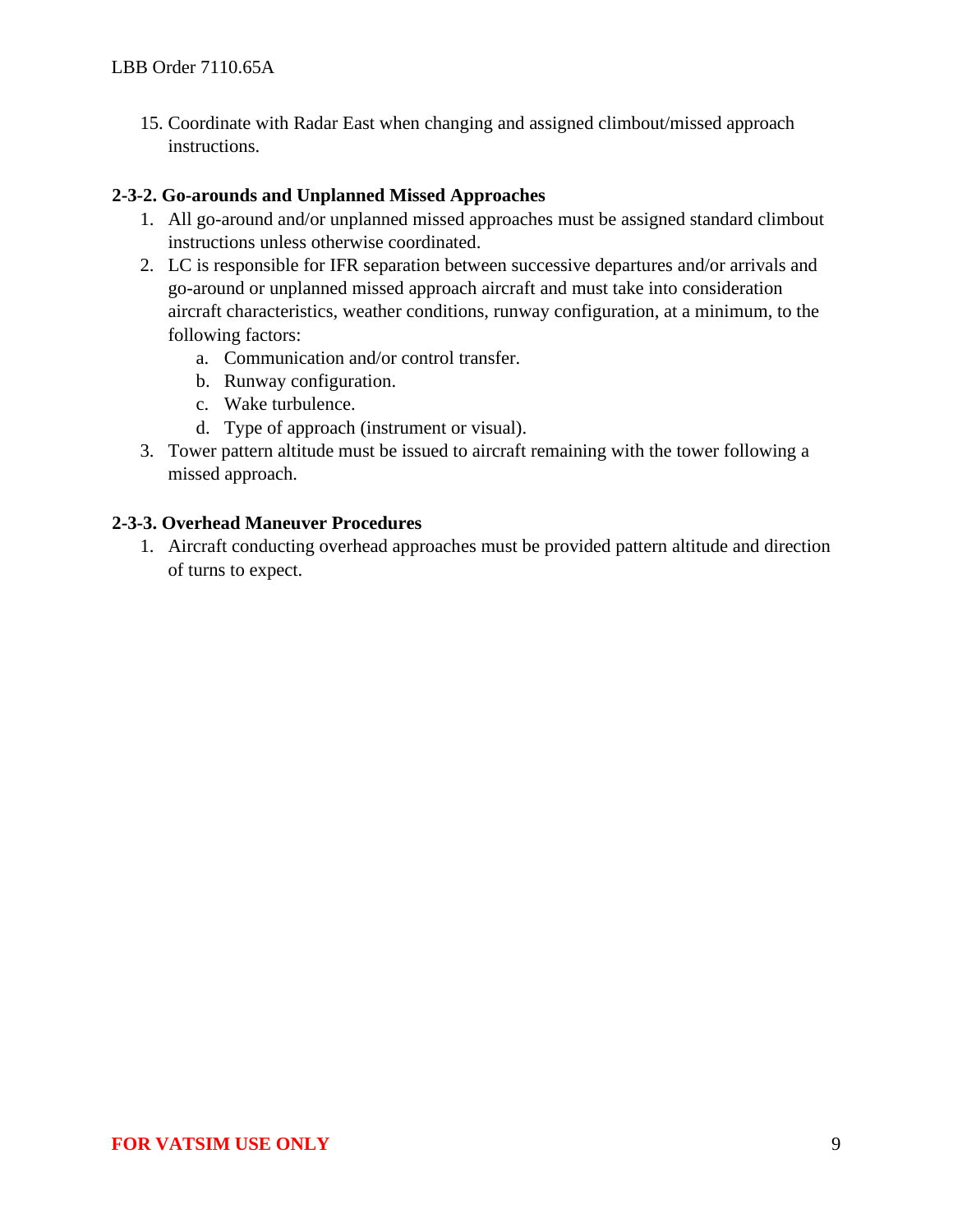## Chapter 3: Radar East Procedures Section 1: Position Information

#### <span id="page-9-2"></span><span id="page-9-1"></span><span id="page-9-0"></span>**3-1-1. Responsibilities**

The Radar East area of jurisdiction consists of that airspace as depicted in Appendix A. Radar East must:

- 1. Monitor assigned frequencies.
- 2. Transfer communications of arrival aircraft to LC in approach sequence as follows:
	- a. Within 15 miles but not closer than five miles from the airport.
	- b. Outside the FAF.
- 3. Apply separation from all properly tagged or verbally coordinated climbout/missed approaches and between all aircraft in the departure corridor.
- 4. Coordinate with LC prior to authorizing aircraft to operate within Class C surface area below 6,000 feet.
- 5. Coordinate with LC prior to approving approaches or assigning aircraft other than the primary or secondary runway, if one has been designated.
- 6. Suspend or restrict automatic departure releases as necessary.
- 7. Make a request with LC prior to allowing SVFR aircraft into Class C airspace.
- 8. Transmit new ATIS code upon receipt as soon as practical.

#### <span id="page-9-3"></span>**3-1-2. Radar Sequencing and Forwarding Arrival Information to the Tower**

- 1. Arrival information must be manually or automatically forwarded to the tower for all arrivals. The minimum required information, which may be contained in the scratchpad or datablock is as follows:
	- a. Aircraft identification.
	- b. Type of approach, if other than advertised.
	- c. Type aircraft.
- 2. Radar East must forward requests for pattern work to LC via scratch pad entry or verbally.
- 3. Helicopters landing on the east, west, or southwest ramp must be coordinated verbally.